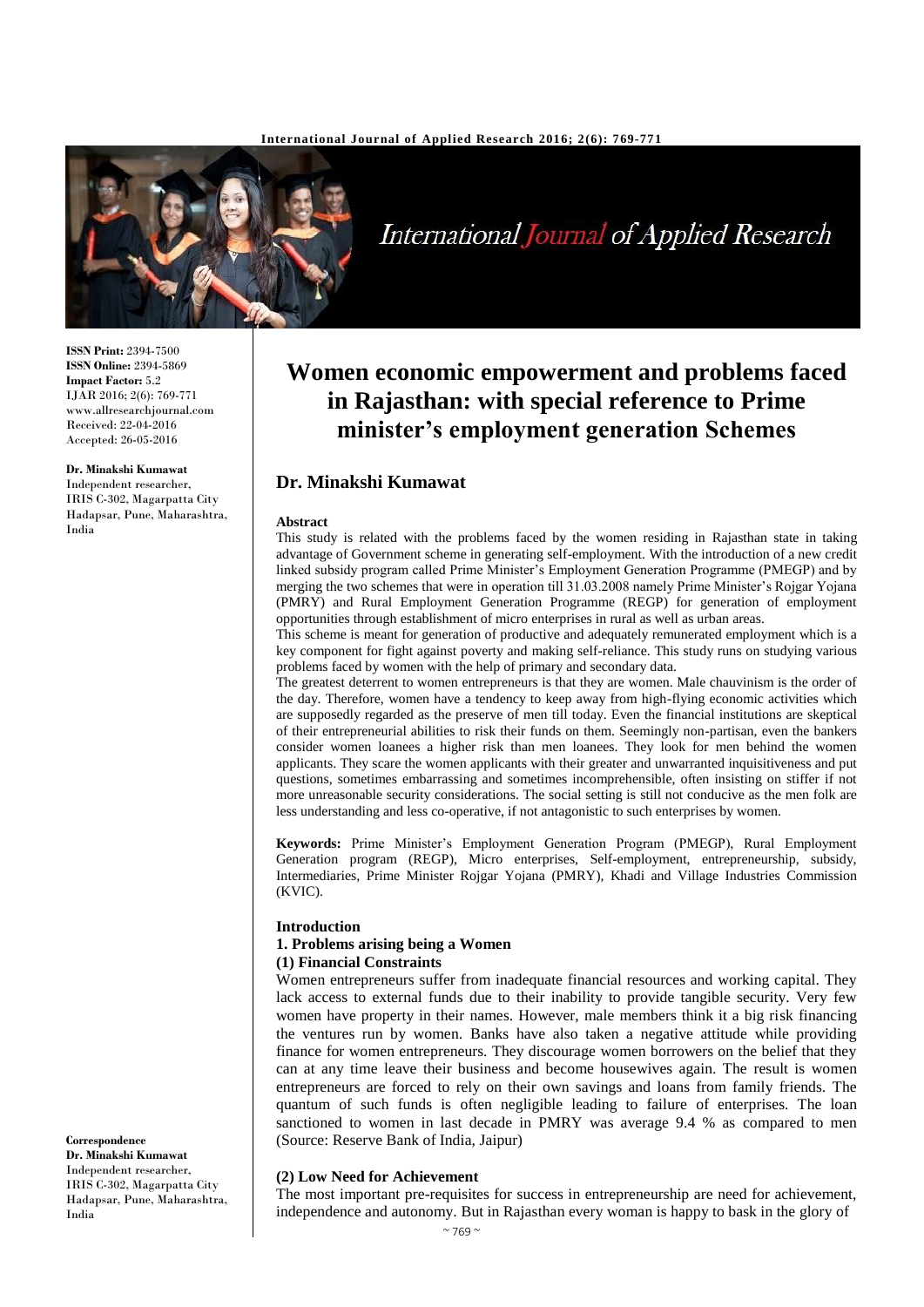her parents, husbands, children etc. They have preconceived notions about their role in life and this inhibits achievement and independence. In the absence of the required urge to achieve, few women succeed as entrepreneurs.

#### **(3) Social Attitudes**

This is regarded as the most important stumbling block in the path of women entrepreneurship. Despite constitutional equality, there is widespread discrimination against women. In a male-dominated society women do not get equal treatment. This is specially so in the rural areas of Rajasthan. Rural women have the potential, but they lack adequate training. There is common belief that skill imparted to a girl is lost when she gets married. Therefore, girls continue to be helpers in agriculture and handicrafts and the rigid social attitudes prevent them from becoming successful and independent entrepreneurs.

# **(4) Adverse Effects of Risk Bearing**

Women in the state have led a protected life. This has reduced their ability to bear economic and other risks of business. Moreover, the impacts of losses are more severe on women since they lack sufficient social support. They live in a society where people wait to chastise the enterprising and the intensity will be greater in the case of women. Besides many women entrepreneurs lack the necessary initiative, suffer from inferiority complex and are easily disheartened by failure.

# **(5) Lack of Education**

Surveys have found that literacy among women is very low in Rajasthan as compared to other states. Due to the lack of education, many women are unaware of the latest technological developments and market trends. This creates further problems in the setting up and running of business enterprises. Studies have revealed that uneducated women do not have the knowledge of measurement as well as basic accounting. They have their own system of accounting which may be sufficient to run a petty business, but certainly not a business enterprise.

# **2. Business related problems**

#### **(1) Over-dependence on Intermediaries**

Women who are keen to establish an entrepreneur face a great problem of set up of enterprises. On the other hand entrepreneur run by women are characterized by inefficient arrangements for marketing and sale. The women entrepreneurs are most often dependent on intermediaries `who pocket a major part of the profits. It may be possible for the women to eliminate the middlemen, but then it will necessitate a lot of running about which may be difficult for the women entrepreneurs. Further, women entrepreneurs find it difficult to capture the market and make their products popular.

# **(2) Scarcity of Raw Materials**

Shortage of raw materials and other necessary inputs have sounded the death knell of many an enterprise run by women. On the one hand the prices of raw materials are very high and on the other they are able to get these raw materials at the minimum of discounts. A startling example is the failure of many women co-operatives in 1971 such as those engaged in basket making. This was mainly due to the inadequate availability of forest-based raw materials.

#### **(3) Intense Competition**

Women entrepreneurs face stiff competition for their products from organized industries and male entrepreneurs. Moreover, they do not have the organizational set-up to pump in a lot of money for advertisement. They also have the mortification of being questioned about the quality of their product since it has been produced by women. This is despite the fact that women entrepreneurs are more sincere in maintaining the quality and time schedule.

# **(4) High Cost of Production**

Like most productive enterprises high cost of production has restricted the development of women enterprises. However Rajasthan Government time to time have launched programs to assist women entrepreneurs by providing them with subsidies and tax concessions. But this is only in the initial stage of setting up an enterprise. When it comes to expansion of productive capacity and installation of new machinery, the help is negligible, dissuading many women entrepreneurs from venturing into new areas.

# **(5) Low Mobility**

Women entrepreneurs are greatly handicapped by their inability to travel from one place to another for business reasons. At the Governmental level, the licensing authorities, labour officers and sales tax officials make life miserable for women by often asking all sorts of humiliating questions. Many are the cases where women have dropped out of business due to the difficulties caused to them by the officialdom forcing them to run from pillar to post.

#### **(6) Family Ties**

In a country like India family ties are very strong a fine balance between business and home. Their success greatly depends on the support given by the family. One can see in India that behind the success of a female entrepreneur there is always the unstinted support of the family or the woman concerned is a spinster without any family responsibilities. Occupational backgrounds of families and education level of husbands have a direct bearing on the development of women entrepreneurship.

#### **3. Problems related to Banks**

- 1. Rejections of application at Bank level A noticeable gap is found in the target and the actual loan disbursed. This is due to the improper encouragement of women entrepreneur in India.
- 2. Amount of loan disbursed is smaller A new business setup needs a good capital to start up. On an average women entrepreneur under the scheme gets 25 thousand to 50 thousand, which is quite inappropriate.
- 3. Irregularities in the Banks
	- It is noted that some banks charges procedure fees for granting loan, some banks refuses to give fixed deposit receipt, some banks charges interest on the grant in aid. It is always found that banks never disclose the rate of interest repayment period amount of grant in aid and conditions related with.

#### **4. Problems related to Government Assistance**

Rajasthan government had not made enough efforts to bring up the women entrepreneur as compared to the other states in India. However some financial relaxation at the time of stating business is given to them, but this is not adequate to run business in long sphere.